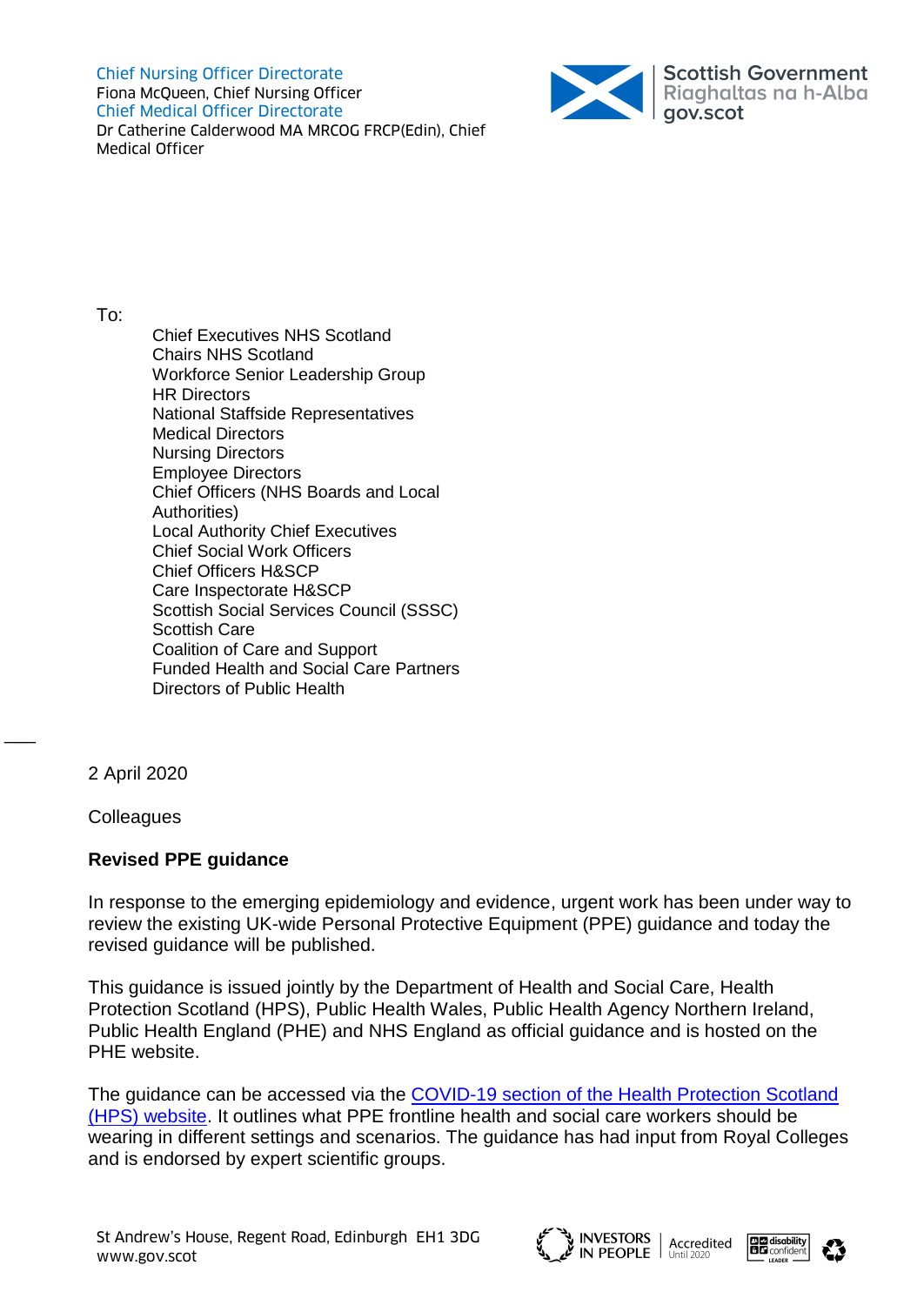The updates reflect the fact that COVID-19 is now widespread in the community, meaning clinicians and care workers are more likely to see people with the virus, some of who will not have symptoms yet.

The guidance itself recommends the safest level of PPE to protect health and social care workers and it specifies the type of PPE that should be worn in the various healthcare and social care settings where patients or residents could be cared for.

New tables have been added to the guidance, which clearly explain the PPE required for different common clinical and care scenarios. The first table relates to acute hospitals and the second and third are for primary care, outpatient and community care, ambulance staff, paramedics, first responders and pharmacy. There is an additional table that describes when to use PPE when caring for any patient or resident. This last section is important at a time when we are aware that there is sustained community transmission of COVID-19, and the likelihood of any patient or resident having COVID-19 without any of the recognised symptoms is raised.

Given the recognised sustained community transmission of COVID-19, the guidance importantly includes detailed advice around risk assessing use of PPE, including aprons, gowns, Fluid-Resistant Surgical Masks and eye protection, in a range of different clinical and care scenarios, including community settings, such as care homes and caring for individuals in their own homes. The guidance also asks that organisations themselves undertake risk assessments to ensure that they provide the correct PPE for the safety of their staff.

The guidance is also clear that, in line with agreement from the Health and Safety Executive, in certain circumstances, some PPE – particularly masks and eye protection - can be worn for a full session, and doesn't need to be changed between patients. This will ensure that health and social care workers can safely carry out their work; particularly when they are working in areas where there is a high risk of COVID-19 transmission such as Emergency Departments or intensive care units. The Health and Safety Executive has reviewed the guidance and agreed the appropriate sessional use of some PPE.

Importantly, in terms of shielding the extremely vulnerable in our society, the guidance advises that secondary, primary and community care workers should wear a surgical mask when providing care to any individuals in the extremely vulnerable group.

As outlined in earlier guidance, the highest risk of transmission of this virus occurs when it is aerosolised - therefore when carrying out aerosol generating procedures (AGPs) clinicians are required to wear a higher level of protective equipment. These are detailed in the guidance and subject to continual review based on emerging evidence by the UK National Emerging Respiratory Virus Threats Advisory Group. When aprons are used for non-aerosol generating procedures, it is vital that clinicians and social care workers thoroughly wash their forearms if there is a risk of exposure to droplets. This is consistent with the UK policy of bare below the elbows and evidence reviews on the risks of healthcare acquired infections.

Please be aware that we have tried to highlight some specific key updates, however, this letter does not cover all changes. As such, we urge you and your frontline staff to read the revised guidance in full on the COVID-19 pages of the HPS website.

## **Health Protection Scotland Posters**

To provide absolute clarity on what these changes mean for health and social care staff working on the frontline, HPS has helpfully produced visual posters specifying what kind of



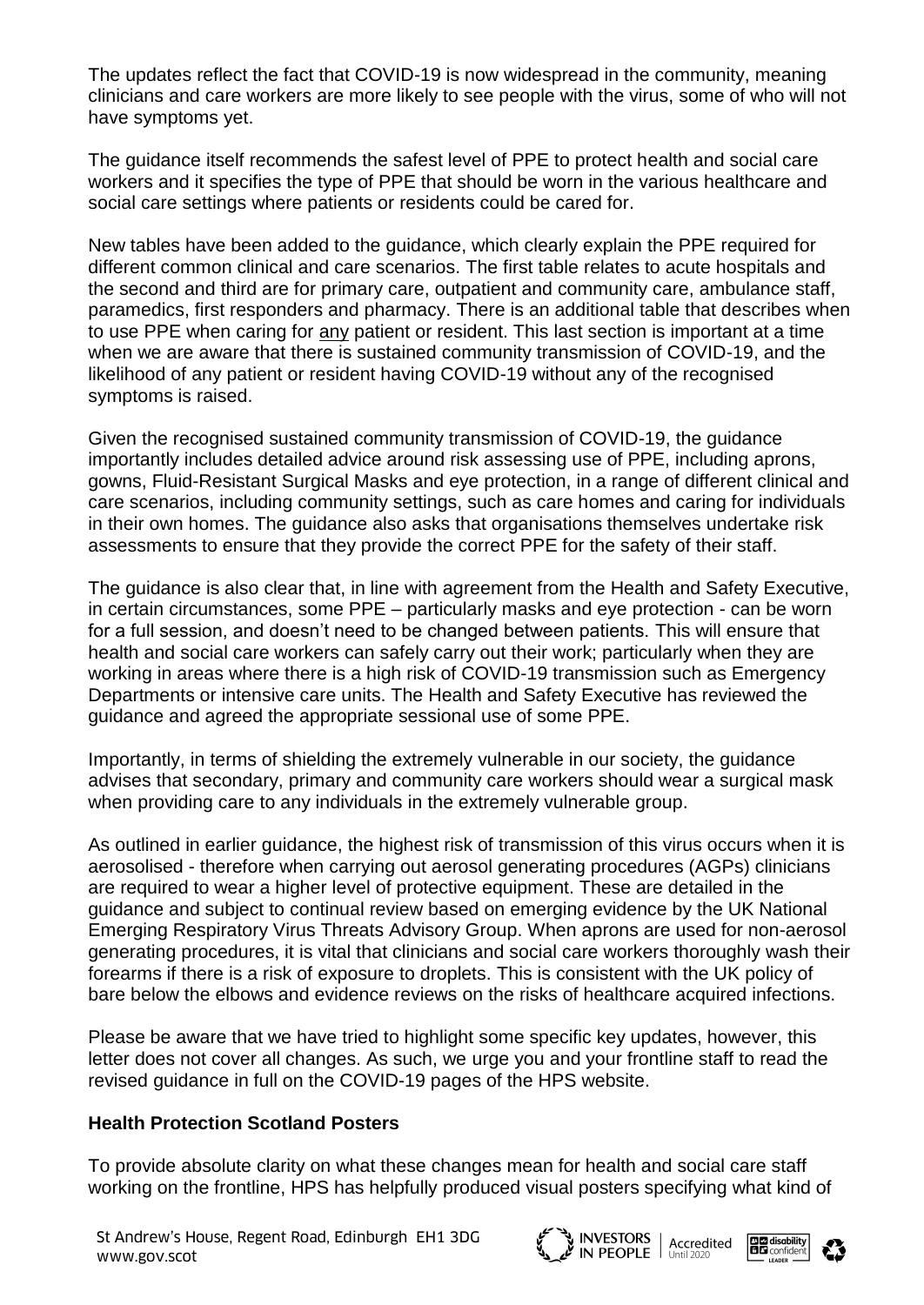PPE should be worn in which setting or scenario. A poster has been produced for each of the following settings:

- 1. Healthcare settings: Caring for patients not suspected or known to have COVID-19
- 2. Community settings: Caring for patients or residents not suspected or known to have COVID-19
- 3. All health and social care settings: Caring for patients who are confirmed or suspected to have COVID-19
- 4. High risk acute areas: Caring for patients who are confirmed or suspected to have COVID-19

The posters have been made available on the COVID-19 section of the [HPS website](https://www.hps.scot.nhs.uk/web-resources-container/personal-protective-equipment-ppe-posters-a3/) so that they can be printed and displayed in each of the respective settings.

# **Guidance with national standing**

It is important to reiterate that in Scotland, guidance produced by HPS, PHE and the Scottish Government Health and Social Care Directorate (SGHSCD) has national standing. Royal Colleges and other professional organisations producing supplementary IPC guidance are encouraged to use the HPS guidance as a single source of information.

We are aware that some guidance has been produced which diverges from that published by HPS, particularly regarding what is and isn't classified as an Aerosol Generating Procedure (AGP). Again, I would like to take this opportunity to request that Health Protection Scotland's list of AGPs is used as the single source of information. This can be accessed via the [National Infection Prevention and Control Manual](http://www.nipcm.hps.scot.nhs.uk/) and via the COVID-19 pages on the HPS website under 'Aerosol Generating Procedures'.

# **World Health Organisation (WHO) Guidance**

This weekend (28-29 March), the WHO confirmed that UK guidance is consistent with WHO recommendations for protecting healthcare workers against COVID-19.

The HSE conducted a rapid review of the guidance which concluded that aprons offer a similar level of protection to gowns and that FFP2 respirators offer protection against COVID-19 and can therefore be used during high risk procedures, if FFP3 respirators are not available.

Secondly, WHO recommends full arm gowns when seeing any suspected or confirmed case of COVID-19. The UK guidance also recommends full arm gowns in high risk procedures and aprons for other procedures, which is consistent with the UK 'bare below the elbow' policy as part of our long-term strategy to reduce healthcare associated infections and effective hand hygiene.

COVID-19 is not airborne, it is droplet carried. We know the cross contamination from gowns for infection can be carried by the gown sleeves and the advice therefore is bare below the elbows and you scrub your hands, your wrists and your forearms.

# **PPE supply and distribution**

We continue to work tirelessly with NHS National Services Scotland, Health and Social Care Partnerships, the social care sector, and with colleagues in other UK nations to procure and